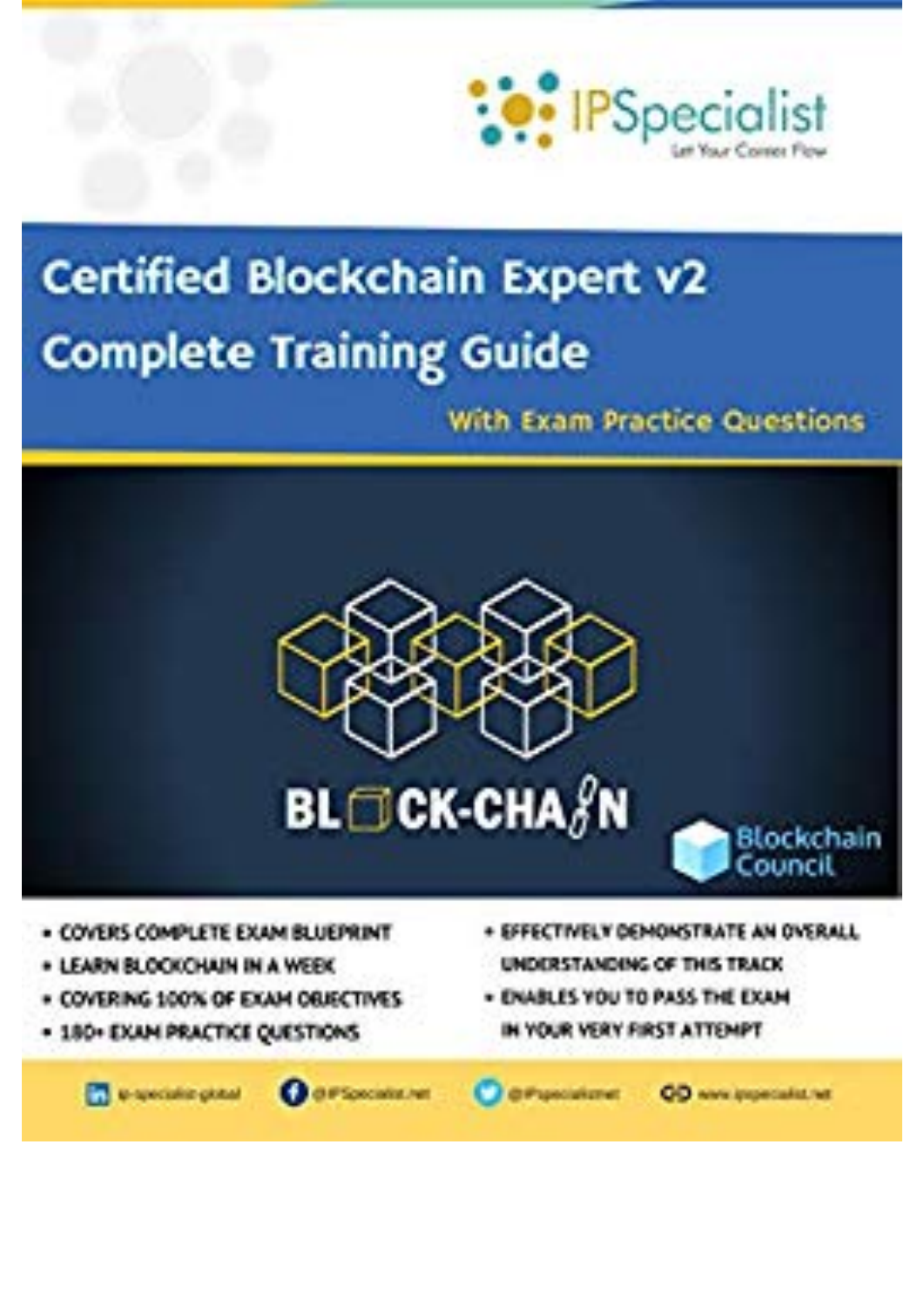*IP Specialist*

**Certified Blockchain Expert v2 Complete Training Guide With Exam Practice Questions**

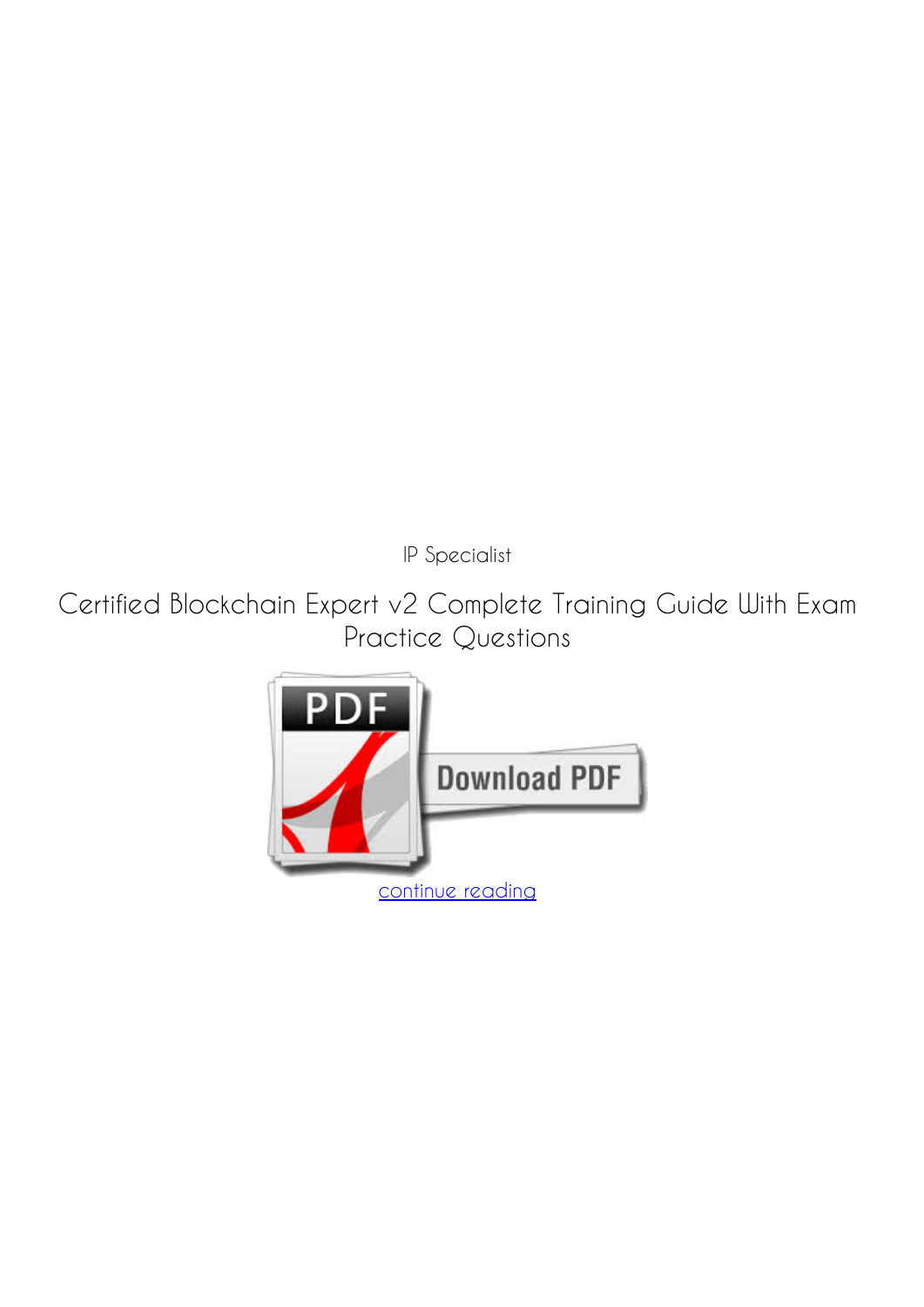This workbook covers all the details you have to pass the Blockchain Council' RESEARCH STUDY based approach> Covers complete blueprint>> The workbook is made to deliver all info and technical understanding in-depth for learning with real-life good examples and case research. Detailed content>s Certified Blockchain Professional v2 exam. Pass warranty>Expense Banker, Consultant & Advisors• The CBE credential certifies individuals in the Blockchain discipline of Distributed Ledger Technology from a vendor-neutral perspective.Certified Blockchain Professional is an exhaustive training, laboratory & exam based program aim to provide a proof of the data of the certificate holder in Blockchain space. The blockchain is usually evolving very fast & enabling businesses to build very effective solutions at a smaller cost.Senior Government Officials• This certification will continue to work as a bridge between enterprises & resources (workers, consultants & advisors) to give enterprises self-confidence in the quick hire.Who must attend this certificate?• Brain mapsA Certified Blockchain Expert is an experienced professional who understands and knows deeply what is Blockchain and how Blockchain works and in addition uses the same knowledge to build Blockchain-based applications for enterprises and businesses.Venture Capitalists, Angel & Seed InvestorsSecurity Professionals, Administrators•Programmers & Developers•Software program Engineers & Architects•Application Architects•Cryptocurrency Enthusiasts•CEO, CTO, CIO, CISO or any other CXO•Operations Mind in Businesses• Enterprises are struggling to recognize the right talent to deploy on the Blockchain-based projects in-home.Engineering & Management Students•University Professors•



[continue reading](http://bit.ly/2Tge8Fv)